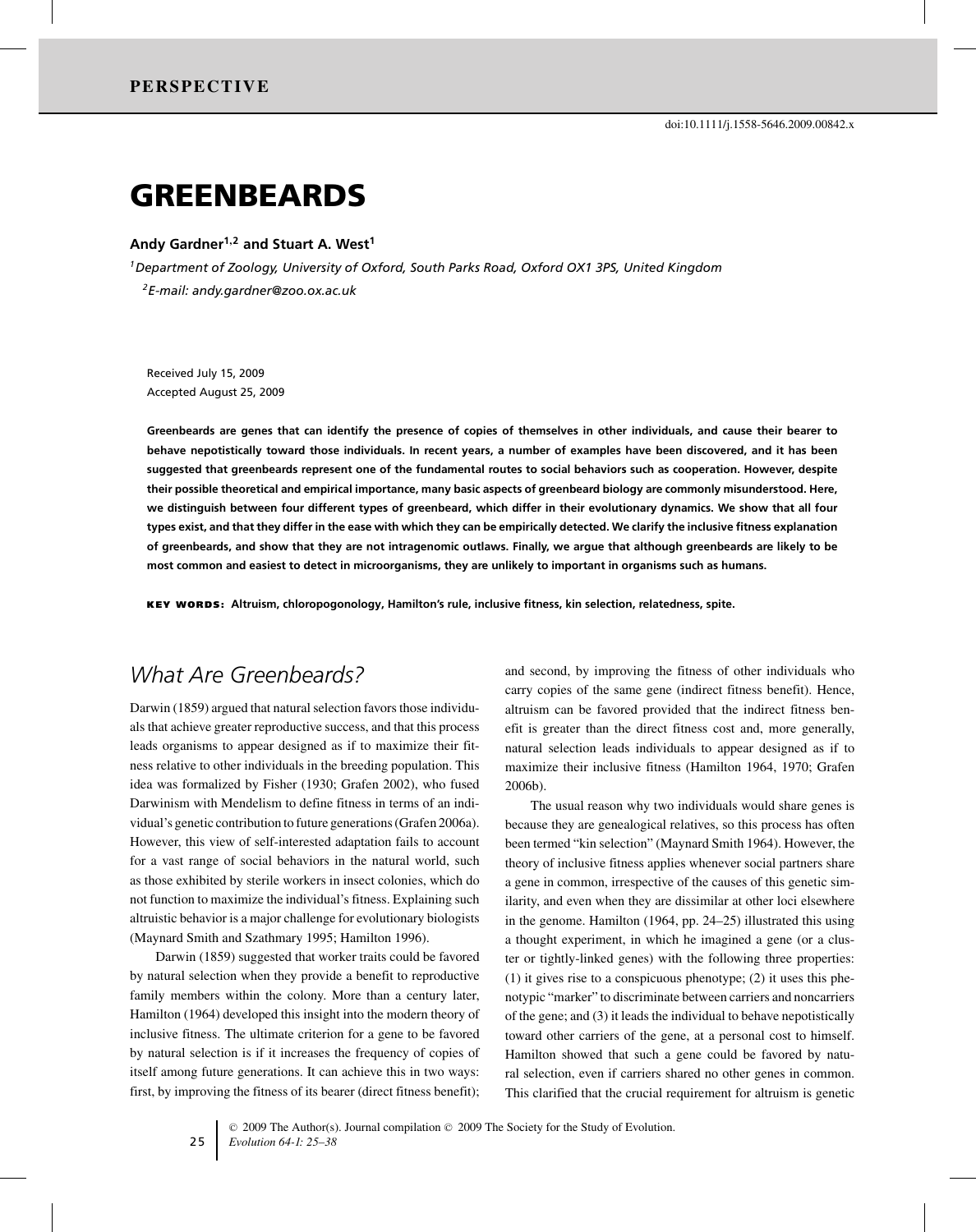relatedness (rather than genealogical relationship) at the altruism locus (rather than over the whole genome).

In *The Selfish Gene*, Dawkins (1976) used Hamilton's thought experiment to champion this gene's eye view of natural selection more generally. Famously, Dawkins used the example of carrier individuals growing conspicuous green beards, and directing cooperative behavior toward other individuals bearing green beards. Consequently, this mechanism has been termed the "greenbeard effect." More generally, the greenbeard effect does not require the use of a phenotypic marker, but requires that the gene for the social behavior (or a closely linked gene) encodes an assortment mechanism that ensures nepotistic behavior in favor of other carriers of the gene—for example, if a cooperation gene has a pleiotropic effect on habitat preference that leads gene carriers to settle together (Hamilton 1975). The greenbeard effect is one of two basic mechanisms for the evolution of altruistic behavior, the other being interaction with genealogical kin, which can occur via kin discrimination or population viscosity (Hamilton 1964, 1975; Lehmann and Keller 2006; West et al. 2007a).

It is useful to distinguish greenbeards from genetic kin recognition (Fig. 1). Dawkins (1982) distinguished greenbeards from a phenotype matching mechanism that he termed the "armpit effect." The latter involves individuals recognizing a phenotypic marker carried both by themselves and by their social partners, and behaving nepotistically on the basis of this phenotypic similarity (Hamilton 1964; Mateo and Johnston 2000; Rousset and Roze 2007; Lehmann et al. 2009). For example, the rule "be kind to neighbours who smell similar to you." Thus, while the greenbeard mechanism operates owing to statistical associations between different loci within individuals (classical linkage disequilibrium; pleiotropy being an extreme form of this), the armpit mechanism operates owing to genealogical kinship. A key difference is that green beards lead to a high relatedness only at the greenbeard locus and closely linked loci (cooperation between nongenealogical relatives), whereas kin recognition methods such as phenotype matching can lead to a relatively high relatedness over most of the genome (cooperation between genealogical relatives; Grafen 1990). A consequence of this is that cheats that display a green beard, or assorting behavior, without also performing the cooperative behavior ("falsebeards"), could invade and overrun the population (Dawkins 1976; Maynard Smith 1976; Grafen 1984; Pepper and Smuts 2002). For this reason, as well as their supposed complexity, greenbeards have generally been considered to be unimportant in the real world, with more attention being given to the other mechanisms that generate appreciable genetic relatedness between social partners, such as kin recognition and population viscosity.

### *Four Kinds of Greenbeard*

Dawkins' (1976, 1982) popularization of the greenbeard mechanism neglected the fact that there are four distinct types of greenbeard, which differ in their evolutionary dynamics and likelihood of being observed (Table 1, Misconception 1; Fig. 2). First, greenbeards could involve the actor helping a fellow greenbeard social partner, as in Dawkins' account, or alternatively they could involve the actor harming a nongreenbeard social partner. So, we distinguish "helping" and "harming" greenbeards (Gardner and West 2004). Second, discrimination could occur by the actor adjusting his behavior in response to the beard status of his social partners, or alternatively by the actor performing a fixed behavior, which affects recipients differently, depending upon whether they carry the greenbeard gene. So, we also distinguish "facultative" and "obligate" greenbeards (Queller 1984). The four possibilities defined by this  $2 \times 2$  classification are outlined in Figure 2.

Contrary to the initial prediction that greenbeards would not exist in nature, each of the four hypothetical types is represented by at least one real-world example (Fig. 3). The classic facultative-helping type of greenbeard is illustrated by cell adhesion in *Dictyostelium discoideum* (Queller et al. 2003; Fig. 3A).



Figure 1. **Greenbeard effect versus genetic kin recognition. (A) The greenbeard effect is mediated by linkage disequilibrium (black arrow) between beard (i) and behavior (ii) loci. Fellow beard bearers (the two individuals whose genomes are shown in alignment) are strongly related (***r* **= 1, thick yellow arrow) at the beard locus and hence also related (yellow arrows) at other loci that are in linkage disequilibrium with the beard locus—possibly including genes for social behavior. (B) Genetic kin recognition is mediated by genealogical relatedness between social partners. Individuals sharing a phenotypic marker—and hence a marker gene (i)—in common are more likely to be close kin, and hence genetically similar (***r* **> 0) at all loci across the genome—including genes for social behavior (ii).**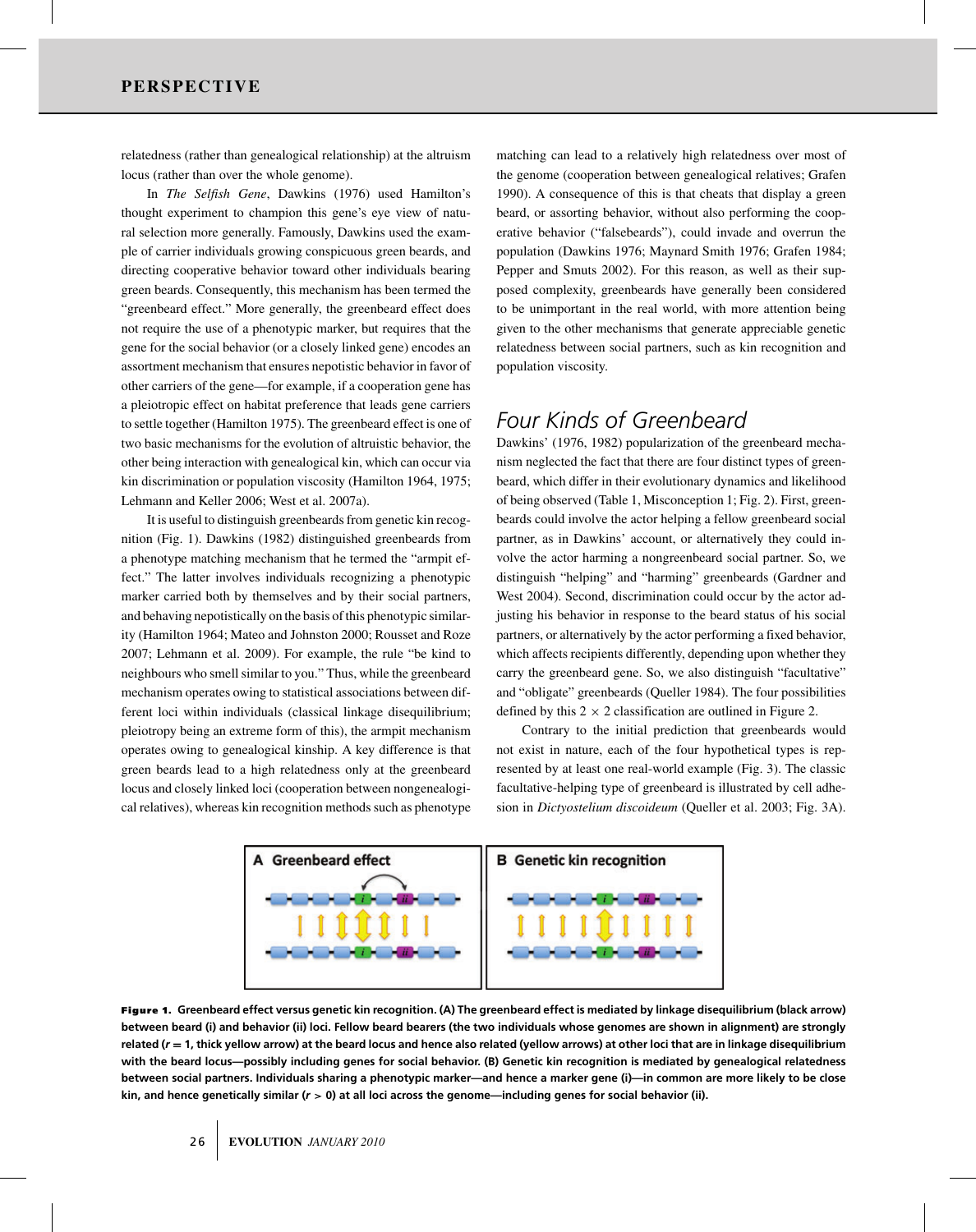| Table 1. Five misconceptions regarding the greenbeard effect. |  |  |  |
|---------------------------------------------------------------|--|--|--|
|---------------------------------------------------------------|--|--|--|

| Misconception                                                                                                              | Reality                                                                                                                                                    |
|----------------------------------------------------------------------------------------------------------------------------|------------------------------------------------------------------------------------------------------------------------------------------------------------|
| There is one type of greenbeard (facultative helping)                                                                      | There are four distinct types of greenbeard (helping vs. harming,<br>facultative vs. obligate)                                                             |
| 2 Greenbeard evolution is not captured by Hamilton's rule                                                                  | Greenbeard evolution is captured by Hamilton's rule                                                                                                        |
| 3 Greenbeard genes are intragenomic outlaws                                                                                | Selection at other loci operates identically with selection at the<br>greenbeard locus                                                                     |
| 4 The greenbeard effect is a type of genetic kin recognition                                                               | The greenbeard effect is distinct from genetic kin recognition<br>(armpit effect)                                                                          |
| 5 The greenbeard effect provides a robust explanation for<br>cooperation in organisms such as humans and social<br>insects | The greenbeard effect is often vulnerable to "falsebeard" cheating,<br>and so is unlikely to be important in organisms such as humans<br>or social insects |
|                                                                                                                            |                                                                                                                                                            |

Individuals with the *csa* gene adhere to each other in aggregation streams, and form cooperative fruiting bodies, whereas noncarriers of the gene are excluded from these social groups. The cell surface gene *FLO1* in the yeast *Saccharomyces cerevisiae*



Figure 2. **There are four types of greenbeard. (A) Facultativehelping greenbeards, such as those described by Dawkins (1976, 1982), involve the greenbeard actor facultatively adjusting his social behavior so as to provide help only to those social partners who also carry the greenbeard gene. (B) Obligate-helping greenbeards involve the actor expressing the helping behavior in all social interactions, but only carriers of the greenbeard gene can benefit from this help. (C) Facultative-harming greenbeards involve the actor facultatively adjusting his social behavior so as to inflict harm only against those social partners who do not carry the greenbeard gene. (D) Obligate-harming greenbeards involve the actor expressing the harming behavior in all social interactions, but carriers of the greenbeard gene are immune to the behavior's harmful effects.**

seems to have very similar effects, leading to cooperative adherence with other cells that contain this gene (Smukalla et al. 2008). These examples support Haig's (1996) insight that cell adhesion genes—which can mediate both self-recognition and social interaction functions—could provide real-world examples



Figure 3. **Greenbeards in the real world. (A) Faculative-helping greenbeards include the** *csa* **cell adhesion gene in the social amoeba** *Dictyostelium discoideum***, which forms cooperative fruiting bodies (Photo credit: O. Gilbert). (B) Obligate-helping greenbeards include the Ti (tumor-inducing) plasmid of the bacterium** *Agrobacterium tumefaciens***, responsible for gall formation in plants (Photo credit: H. Aarnes). (C) Facultative-harming greenbeards include the** *Gp-9* **gene of the red fire ant** *Solenopsis invicta***, which makes carrier workers execute noncarrier queens (Photo credit: J. All & K. Ross). (D) Obligate-harming greenbeards include bacteriocin-encoding genes of the bacterium** *Photorhabdus luminescens***, responsible for the inhibition zones (bacterial No Man's Land) on this agar plate (Photo credit: R. Massey).**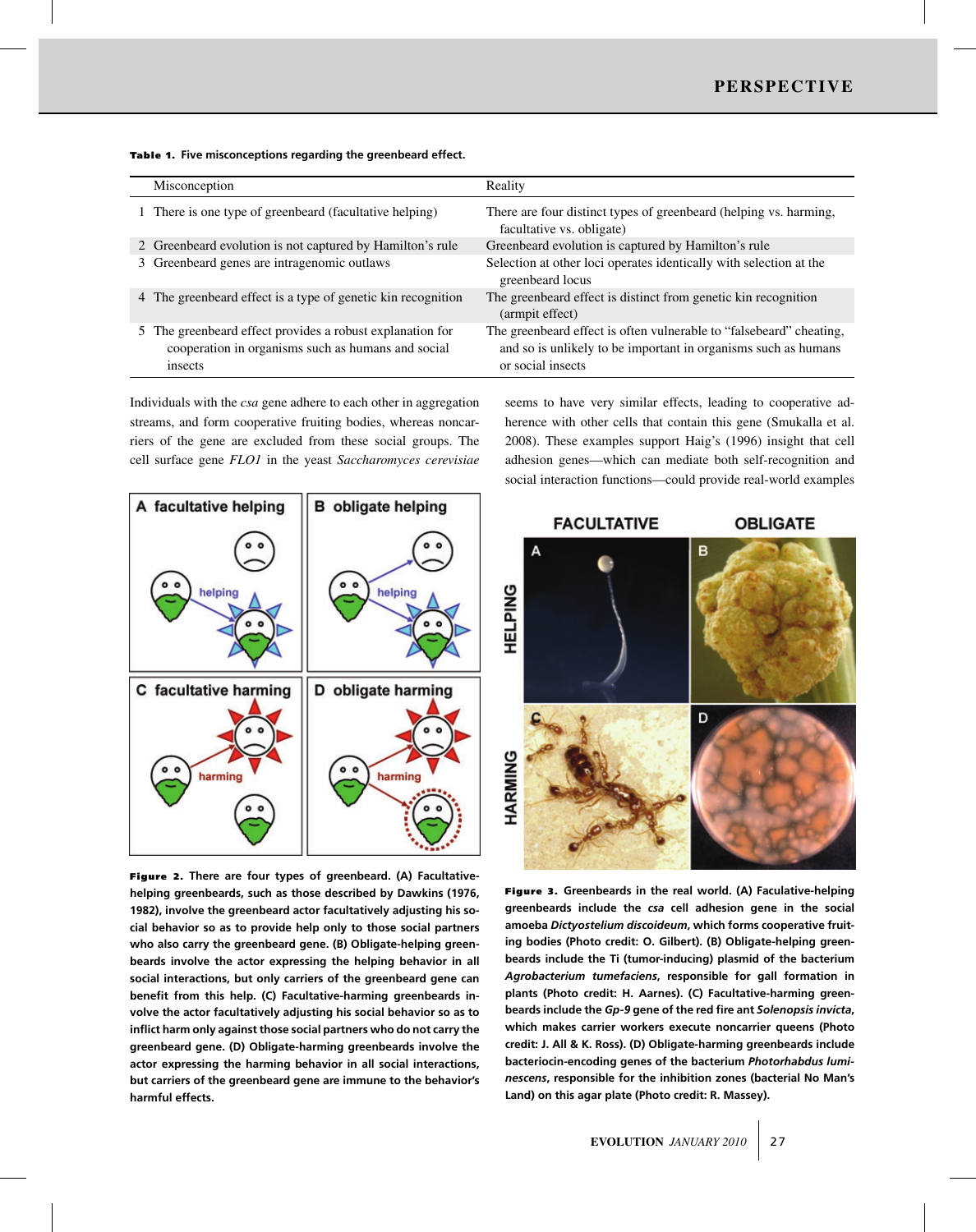of greenbeard mechanisms (Summers and Crespi 2005; Burt and Trivers 2006). A further example of a facultative-helping greenbeard is provided by the *b* allele at the *OBY* locus in side-blotched lizards (Sinervo and Clobert 2003). Here, homozygote (*bb*) males recognize each other, via their distinctive blue throat coloration, and form cooperative mate-guarding dyads. Although the phenotypic marker and cooperative behavior are encoded by different loci that are physically separated, they are held in tight linkage disequilibrium, owing to strong correlational selection related to their mating system.

An example of an obligate helping greenbeard is provided by the tumour-inducing (Ti) plasmid in the bacterial plant pathogen *Agrobacterium tumefaciens* (White and Winans 2007; Fig. 3B). In this species, the plasmid is inserted into plant cells, where it induces cell division and the synthesis of opines, an energy source that can be exploited only by bacteria carrying the plasmid. Interestingly, Dawkins (1982) described the biology of this example only a few pages after stating that greenbeards would not exist in nature, apparently overlooking the plasmid's relevance to greenbeard theory.

Turning to harming greenbeards, an example of a facultativeharming greenbeard is provided by the *Gp*-9 gene of the fire ant, *Solenopsis invicta* (Keller and Ross 1998; Ross and Keller 2002; Fig. 3C). Workers with the *b* allele at this locus use odor to determine whether prospective queens also carry this allele—and decapitate them if they do not. An example of obligate-harming greenbeards is provided by bacteriocin-encoding genes, which are present in all major bacterial lineages (Riley and Wertz 2002; Fig. 3D). Bacteriocins are toxins that have a narrow range of antimicrobial action, often limited to members of the same species as the producer cell (Riley et al. 2003). Immunity to the toxin is conferred upon clonemates of the producer cell, owing to tight linkage between the bacteriocin-encoding gene and a gene encoding a factor that deactivates the bacteriocin (Riley and Wertz 2002). Another example of obligate harming is the cytoplasmic incompatibility induced in many insects by bacteria such as *Wolbachia* (Werren 1997) and *Cardinium* (Hunter et al. 2003). The bacteria are transmitted through the host's eggs but not its sperm, and bacteria present in the testes modify sperm cells so that they give rise to inviable progeny unless the egg fertilized by the modified sperm also carries the infection. This can be considered a greenbeard mechanism if the presence or absence of bacteria is regarded as different host "alleles."

## *Greenbeard Evolution*

Hamilton's (1964, 1970) rule states that any trait is favored by natural selection provided that  $rB - C > 0$ , where *C* is the fitness cost to the actor,  $B$  is the fitness benefit to the recipient, and  $r$  is the coefficient of genetic relatedness between actor and recipient, with respect to the gene(s) underlying the trait. Hamilton's rule represents a simple encapsulation of the direct (−*C*) and indirect (*rB*) fitness consequences of a trait, and the sum of these two terms is the total inclusive fitness effect. Social behaviors are defined according to their fitness impact upon actor and recipient, as: altruism  $(B > 0, C > 0)$ ; mutual benefit  $(B > 0, C < 0)$ ; selfishness ( $B < 0$ ,  $C < 0$ ); and spite ( $B < 0$ ,  $C > 0$ ) (Hamilton 1964; West et al. 2007b). Here, we use Hamilton's rule to understand how greenbeard genes can be favored by natural selection in a large, well-mixed population, and to classify them according to Hamilton's scheme. The same results can alternatively be derived using a more formal population genetics approach (see Appendix for details). For simplicity, we consider a single locus with two (greenbeard and nongreenbeard) alleles. However, the possibility for multiple, cosegregating greenbeard alleles presents an interesting problem for future study.

Helping greenbeards are altruistic and favored owing to indirect fitness benefits  $(rB > 0;$  Table 2). Individuals bearing facultative-helping greenbeards incur a fitness cost *c* owing to their helping behavior, but only in encounters with fellow greenbeards. Hence, the net direct fitness cost is  $C = pc$ , where p is the population frequency of greenbeard individuals. The individual also provides a benefit *b* to their social partners, but only in encounters with fellow greenbeards, and so the relatedness at the greenbeard locus conditional upon the benefit being received is  $r = 1$ . Hence, the net indirect fitness benefit is  $rB = pb$ . Thus, the total inclusive fitness effect is  $rB − C = p(b − c)$ , so facultative helping greenbeards are favored if  $b/c > 1$ , i.e., if the benefit to the recipient outweighs the cost to the actor.

Individuals bearing obligate-helping greenbeards incur a fitness cost *c* in all encounters, with fellow greenbeards and nongreenbeards alike. Hence, the direct fitness cost for this type of greenbeard is  $C = c$ . Again, the individual provides a benefit *b* to their social partners only in encounters with fellow greenbeards, where relatedness is given by  $r = 1$ . Hence, the indirect fitness benefit is  $rB = pb$ . The total inclusive fitness effect is therefore  $rB - C = pb - c$ , and so obligate-helping greenbeards are favored if  $b/c > 1/p$ , i.e., where the ratio of benefit to cost exceeds the reciprocal of the greenbeard's frequency in the population. Facultative-helping greenbeards evolve more readily than obligate-helping greenbeards, because the latter type pays the extra cost of helping in encounters with nongreenbeard social partners. Because  $B > 0$  and  $C > 0$  for both facultative and obligate types, the behavior encoded by helping greenbeard genes is altruistic (Hamilton 1964; West et al. 2007b).

Harming greenbeards are spiteful traits that are favored owing to indirect fitness benefits  $(rB > 0;$  Table 2). Because the behavior is costly to the recipient  $(B < 0)$ , this requires that there be a negative relatedness between actor and recipient  $(r < 0)$ at the greenbeard locus (Hamilton 1970; Grafen 1985). Genetic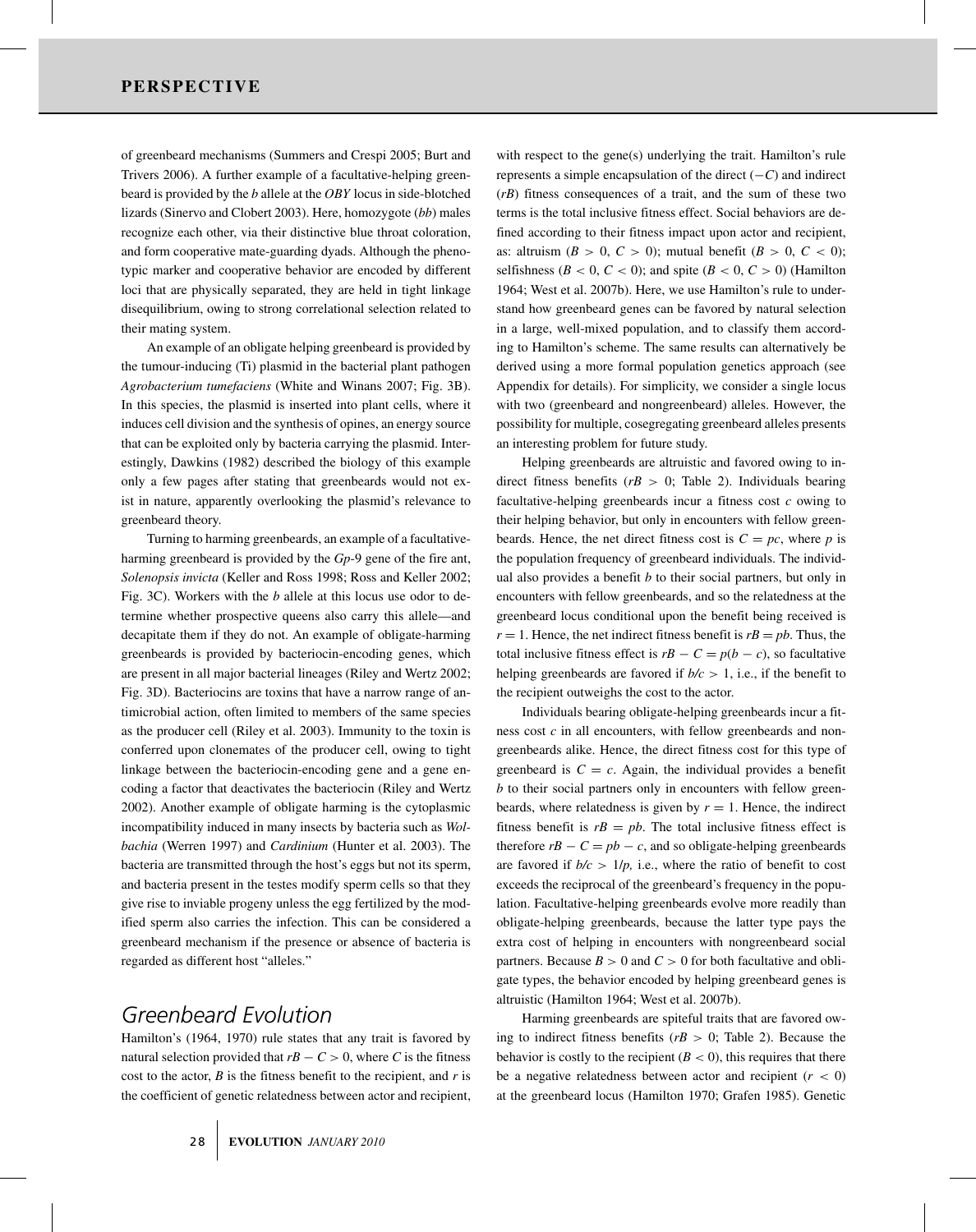| Greenbeard type      | Fitness cost<br>for actor, $C$ | Fitness benefit<br>for recipient, $B$ | Genetic<br>relatedness, $r$ | Condition to<br>be favored                               |
|----------------------|--------------------------------|---------------------------------------|-----------------------------|----------------------------------------------------------|
| Helping, facultative | pc                             | pb                                    |                             | b<br>$\sim > 1$<br>$\mathcal{C}$                         |
| Helping, obligate    | $\mathcal{C}$                  | pb                                    |                             | <sub>b</sub><br>$->-$<br>$\overline{p}$<br>$\mathcal{C}$ |
| Harming, facultative | $(1-p)a$                       | $-(1-p)d$                             | $1-p$                       | $\frac{1}{p} > \frac{1-p}{p}$<br>p<br>a                  |
| Harming, obligate    | $\mathfrak a$                  | $-(1-p)d$                             | $1-p$                       | a<br>$\boldsymbol{p}$                                    |

Table 2. Greenbeard genes are favored owing to indirect fitness benefits

**The components of inclusive fitness are the fitness cost to the actor (***C***), the fitness benefit to the recipient (***B***), and the genetic relatedness of actor and recipient (***r***). In particular, inclusive fitness is the sum of the direct fitness effect (−***C***) and the indirect fitness effect (***rB***), and the greenbeard is favored by** natural selection when  $rB - C > 0$ . These calculations assume an infinite, well-mixed population. Other parameters: a, the cost of harming; b, the benefit of **receiving help;** *c***, the cost of helping;** *d***, the cost of receiving harm;** *p***, the frequency of greenbeards in the population.**

relatedness is a statistical concept, and negative relatedness simply means that two individuals are genetically less similar than average (see Box 1). Individuals bearing a facultative-harming greenbeards pay a fitness cost *a* only in encounters with nongreenbeard social partners, and hence incur a net direct fitness cost of  $C = (1 - p)a$ , where  $1 - p$  is the frequency of nongreenbeard individuals in the population. Such greenbeard individuals also inflict a fitness decrement *d* against nongreenbeard social partners, and hence  $B = -(1 - p)d$ . They are negatively related to the victims of their harming behavior, by  $r = -p/(1 - p)$  (Box 1), hence the total inclusive fitness effect is  $rB - C = pd - (1$  $p$ )*a*, and so facultative-harming greenbeards are favored if  $d/a$  $(1 - p)/p$ , i.e., where the ratio of harm inflicted to cost incurred is greater than the ratio of nongreenbeard to greenbeard individuals in the population.

Individuals bearing an obligate-harming greenbeard pay a fitness cost *a* in all encounters, with greenbeard and nongreenbeard social partners alike, giving a net direct fitness cost of  $C = a$ . And they inflict a fitness decrement *d* against nongreenbeard social partners—i.e.,  $B = -(1 - p)d$ —to whom they are related by  $r =$  $-p/(1-p)$ . Hence, the total inclusive fitness effect is  $rB - C =$ *pd* − *a*, and so obligate-harming greenbeards are favored if  $d/a$  > 1/*p*, i.e., where the ratio of harm inflicted to cost incurred is greater than the reciprocal of the greenbeard's frequency in the population. As with helping greenbeards, facultative-harming greenbeards are more readily favored than obligate-harming greenbeards, because the latter type pays the extra cost of harming even in encounters with fellow greenbeard social partners. Because  $B < 0$  and  $C > 0$  for both facultative and obligate scenarios, the behavior encoded by harming greenbeards is spiteful (Hamilton 1970; Gardner and West 2004).

Queller (1984) suggested that greenbeards involve "synergistic" selection, and that they are not captured by Hamilton's rule,  $rB - C > 0$  (Table 1, Misconception 2). This is because Queller (1984) calculated relatedness as an average over all social partners, irrespective of how they interact. Because greenbeard effects occur even in fully mixed populations, in which this relatedness is zero, Queller (1984) suggested that an altogether different type of selective advantage is involved. However, the appropriate coefficient of relatedness is the average relatedness between actor and recipient, conditional on the latter receiving the social behavior (Hamilton 1964; Dawkins 1976). This leads to a nonzero relatedness, positive  $(r = 1)$  in the case of helping greenbeards and negative  $(r = -p/(1 - p))$  in the case of harming greenbeards, and this allows the selective costs and benefits of greenbeards to be fully accounted for using a Hamilton's rule approach (as shown above). (Note that Queller (1985) later added a "correction" factor to Hamilton's rule, so as to capture the greenbeard effect, and other synergistic selection more generally. However, this correction factor is not required to capture the greenbeard effect (as shown by the above analysis), nor is it required to capture synergistic effects more generally (Gardner et al. 2007b, pp. 218–219).)

## *Greenbeard Dynamics*

The four kinds of greenbeards differ in their evolutionary dynamics. Above, we found that for facultative-helping greenbeards which have received the most attention in the development of greenbeard theory—the direction of selection is independent of their frequency in the population (Fig. 4A). If the greenbeard is favored when rare, it will increase in frequency and continue to be favored until it is driven to fixation. In contrast, each of the other three types of greenbeard gene are selectively disfavored when at low frequency and selectively favored when at high frequency (positive frequency dependence; Figs. 4B,D). The connection between greenbeard genes and frequency-dependent selection has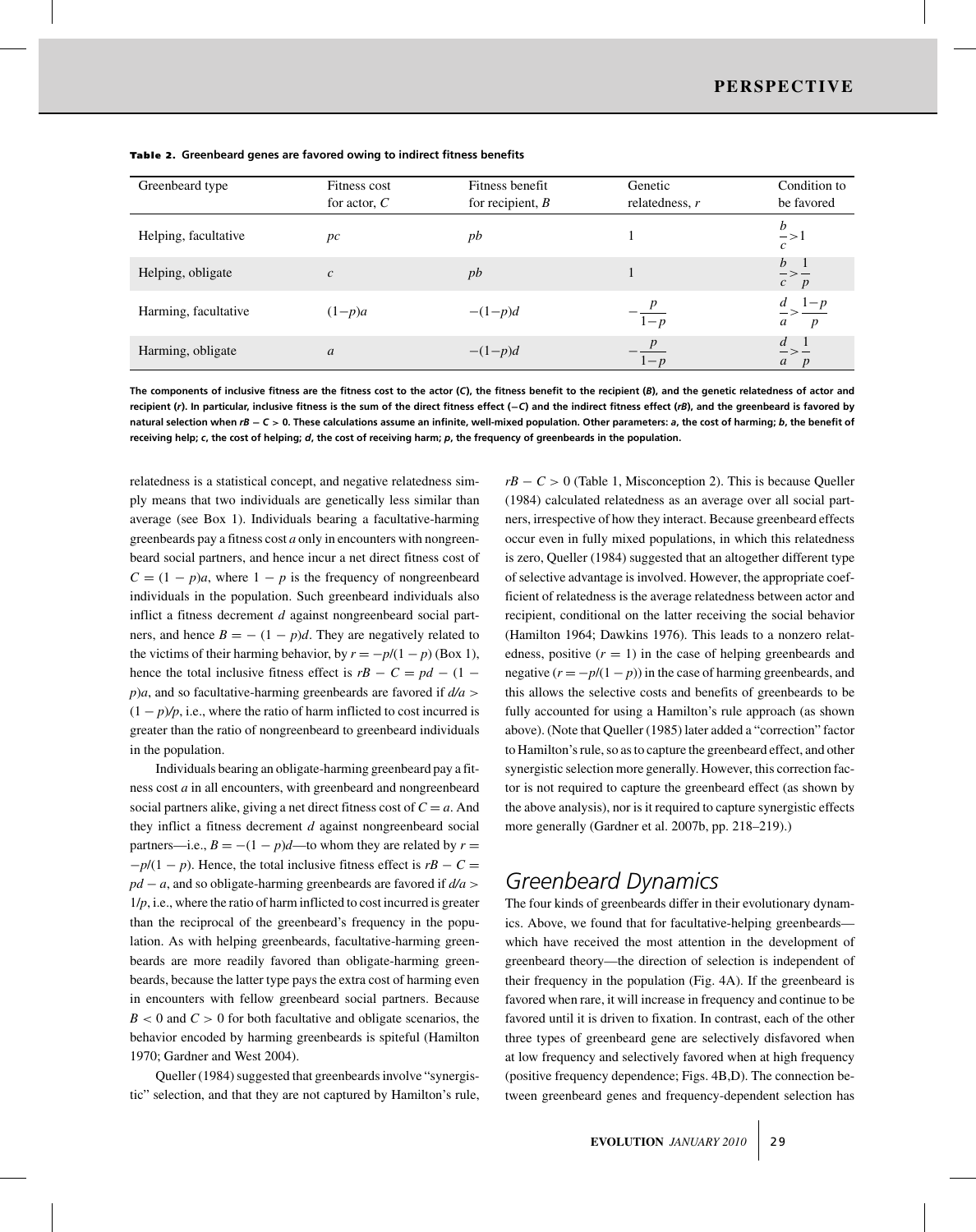# *Box 1—Negative relatedness and spiteful behavior*

"*When a schlemiel leaves the room, you feel as if someone came in.*" Leo Rosten

Here, we introduce the concept of "negative relatedness," and explain how spiteful behavior directed against negative relations can be favored in the same way as altruism directed toward positive relations. Although often phrased as a probability of sharing genes in common, the kin selection coefficient of relatedness is actually a statistical measure that describes the genetic similarity of two individuals relative to the population average (Hamilton 1970; Grafen 1985). If the recipient carries the actor's genes at a higher frequency than the population as a whole (i.e., individual A in the diagram below), then the two individuals are positively related  $(r > 0)$ . Conversely, if the recipient carries the actor's genes at a lower frequency than the population as a whole (individual B), then the two individuals are negatively related  $(r < 0)$ . Finally, if the recipient carries the actor's genes at a frequency that is equal to the population as a whole, then the two individuals are zero related  $(r = 0)$ . It follows that the average relatedness in the population is zero.

Relatedness provides a measure of value, describing how valuable is the reproductive success of one individual relative to the reproductive success of another individual, from the perspective of the latter (Frank 1998). If an actor and recipient are positively related, then the actor can increase the frequency of its own genes in the population by promoting the reproductive success of the recipient. This is the source of the indirect fitness benefit that drives the evolution of altruistic behaviors (Hamilton 1964). Alternatively, if the actor and recipient are negatively related, then the actor can increase the frequency of its own genes in the population by reducing the reproductive success of the recipient. This is the source of the indirect fitness benefit that drives the evolution of spiteful behaviors (Hamilton 1970). In other words, losing a negative relation is equivalent to gaining a relative. An alternative way of conceptualizing this is that by harming individuals to whom the actor is not related, this reduces competition faced by the relatives of the actor, and hence spite is favored as a form of indirect altruism (Lehmann et al. 2006; Gardner et al. 2007a).

It can be difficult for organisms to identify which members of their population are, on average, sufficiently negatively related to make costly spiteful behavior worthwhile (Gardner and West 2004). The greenbeard mechanism provides a solution. If an individual bearing a greenbeard gene can recognize which other members of its population are carriers and noncarriers, then the proportion *p* of individuals in the role of carrier have a relatedness of 1, whereas the proportion  $1 - p$  in the role of noncarriers have relatedness of *r*. Because the average relatedness in the population is zero, we may write  $p \times 1 + (1 - p) \times r = 0$  and this can be rearranged to express the relatedness of a nongreenbeard recipient to a greenbeard actor as  $r = -p/(1 - p)$ . This negative relatedness decreases from a maximum of zero in the limit of a vanishingly rare greenbeard ( $r \rightarrow 0$  as  $p \rightarrow 0$ ) to negative infinity as the greenbeard approaches fixation ( $r \to -\infty$  as  $p \to 1$ ).



been noted by Queller (1984), who suggested that many kinds of frequency-dependent selection could be reinterpreted as greenbeard effects. This raises the question of how greenbeard genes that are not of the facultative helping type can become established in a population in the first place. In other words, why are they not weeded out by selection as soon as they arise?

One solution to the problem of how greenbeards can become established is if populations are not fully mixed (viscous population). In this case, the local frequency of a greenbeard gene may be high even if its global frequency is vanishingly low. Gardner and West (2004) suggested that if greenbeards are sufficiently frequent—and hence sufficiently favored—within those localities in which they occur, then they may be able to invade from rarity within the much larger global population. In the simplest scenario of an infinite island model (Wright 1931), we find that population viscosity does indeed promote greenbeard evolution, making it possible for greenbeard genes to invade from rarity (Table 3; see Appendix for details). The role for population structure in promoting the evolution of cytoplasmic incompatibility has been noted by Turelli and Hoffmann (1991; see also Frank 1997).

A potential complication with detecting greenbeards in nature is that, if they can invade, then selection will drive them to fixation, which can obscure the greenbeard mechanism (Fig. 5). For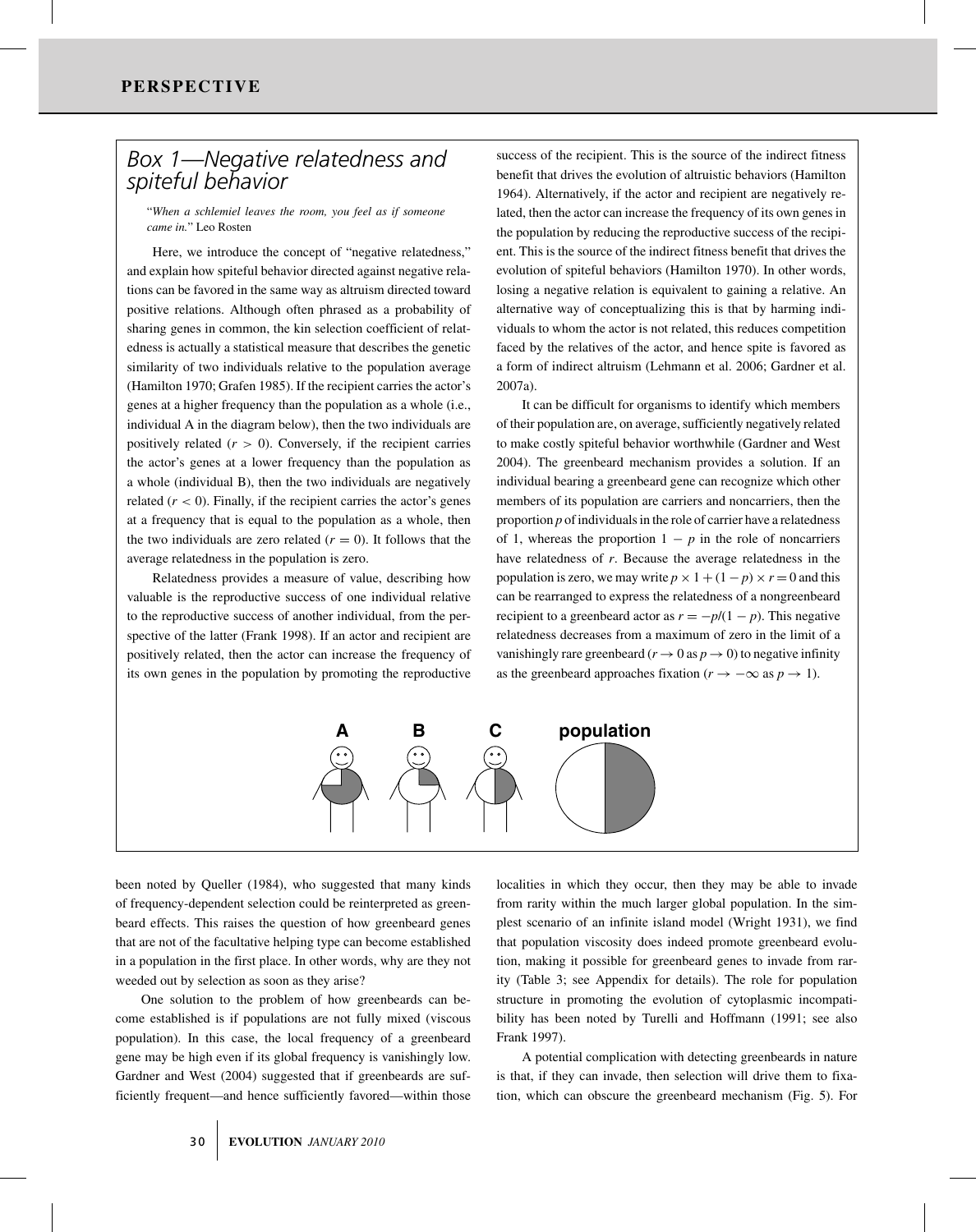

Figure 4. **Greenbeards and frequency-dependent selection. The inclusive fitness effect of greenbeard behavior is shown across the** range of gene frequencies  $0 < p < 1$ : (A) facultative-helping greenbeards are favored at all frequencies ( $b = 2$ , 5, and 10, and  $c = 1$ ); (B) obligate-helping greenbeards are disfavored at low frequency and favored at high frequency ( $b = 2$ , 5, and 10, and  $c = 1$ ); (C) facultative-harming greenbeards are disfavored at low frequency and favored at high frequency ( $d = 2$ , 5 and 10, and  $a = 1$ ); (D) **obligate-harming greenbeards are disfavored at low frequency and favored at high frequency (** $d = 2$ **, 5 and 10, and**  $a = 1$ **).** 

| Table 3. Population structure promotes greenbeard evolution |  |  |  |
|-------------------------------------------------------------|--|--|--|
|-------------------------------------------------------------|--|--|--|

| Greenbeard type      | Invasion condition                                                                      |                                    |  |
|----------------------|-----------------------------------------------------------------------------------------|------------------------------------|--|
|                      | Exact                                                                                   | Approximation                      |  |
| Helping, facultative | $\frac{b}{-} > 1$<br>C                                                                  | $\frac{b}{-} > 1$<br>$\mathcal{C}$ |  |
| Helping, obligate    | $\frac{b}{c} > \frac{n-1}{n} \frac{1-(1-m)^2r_P}{(1-m)^2(r_P/n-s_P)+(r_P-1/n)}$         | $b$ <sub>-&gt;2+2M</sub>           |  |
| Harming, facultative | $\frac{d}{a} > \frac{1-r_{\rm P}}{(1-m)^2(r_{\rm P}-s_{\rm P})} - 1$                    | $\frac{d}{2}$ > 1+2 <i>M</i>       |  |
| Harming, obligate    | $\frac{d}{a} > \frac{n-1}{n} \frac{1-(1-m)^2 r_{\rm P}}{(1-m)^2 (r_{\rm P}-s_{\rm P})}$ | $\frac{d}{2} > 2 + 2M$<br>a        |  |

**We assume the simplest model of population structure—Wright's (1931) infinite "island" model, in which the population is subdivided into patches of** *n* **individuals, between which there is migration at rate** *m* **per individual per generation (and hence an average of** *M* **=** *mn* **migrants per patch per generation)—and that social behavior within patches mediates individual fecundity. Column 2 lists exact invasion conditions for each type of greenbeard,** calculated in the limit of weak selection. These depend on the within-patch relatedness coefficient,  $r_P=1/(n-(n-1)(1-m)^2)$ , and clustering coefficient,  $s_P = (n+2(n-1)(1-m)^2)/((n-(n-1)(1-m)^2)(n^2-(n-1)(n-2)(1-m)^3))$ . Column 3 expresses these invasion conditions in the limit of large patch size and low **migration rate (i.e.,** *n***-1,** *m***1, and** *M* **on the order of 1). Note that indiscriminate helping or harming is not promoted by population viscosity in this model (Taylor 1992; El Mouden and Gardner 2008), so the evolution of helping and harming is due to the greenbeard mechanism and not because population viscosity is favoring helping or harming per se. (See Appendix for details.)**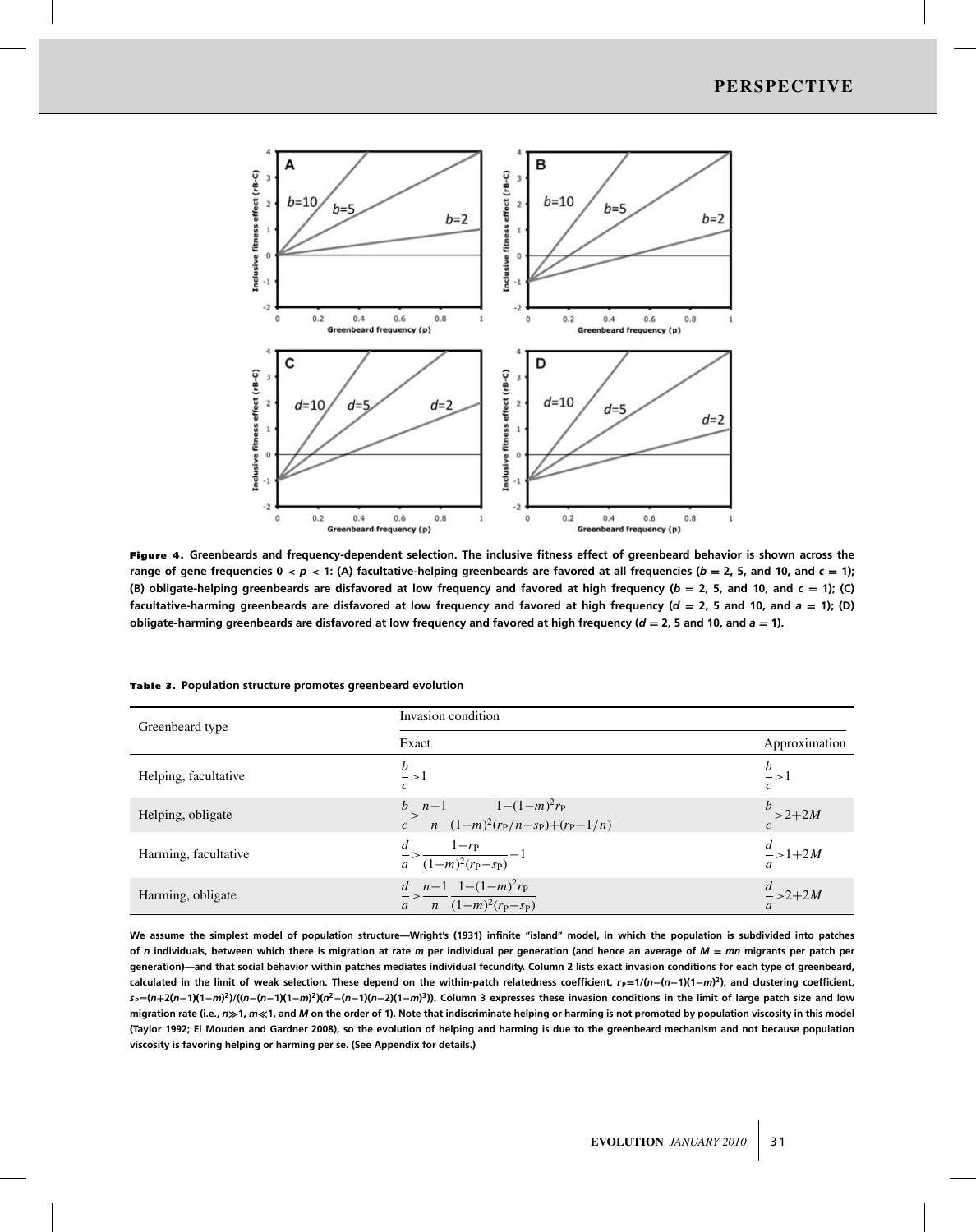

Figure 5. **Fixation obscures the greenbeard effect. (A) Facultative-helping greenbeards continue to express their helping behavior, and this continues to benefit fellow greenbeards, as the gene progresses to fixation. However, at fixation the helping appears indiscriminate, and hence may be difficult to identify as part of a greenbeard mechanism. (B) Obligate-helping greenbeards continue to express their helping behavior, and this continues to benefit fellow greenbeards, as the gene progresses to fixation. However, at fixation the helping appears indiscriminate, and hence may be difficult to identify as part of a greenbeard mechanism. (C) Facultative-harming greenbeards no longer express their harming behavior as they progress to fixation, owing to the disappearance of nongreenbeard social partners, hence their phenotypic effects disappear in the long term. (D) Obligate-harming greenbeards continue to express their harming behavior as they progress to fixation, but in the absence of nongreenbeard victims, this behavior has no effect and hence may not be identified as greenbeard behavior.**

helping greenbeards, the discrimination of greenbeard versus nongreenbeard will not be apparent to the observer, because nongreenbeard individuals will be rare or entirely absent (Haig 1996). However, the helping behaviors will continue to be exhibited, and will continue to have their beneficial effects (Fig. 5A, B). For obligateharming greenbeards, the harming action will continue to be expressed even in the absence of nongreenbeard victims. However, as this will never be seen to do any harming, it would not be immediately apparent that this was harming behavior (Fig. 5D). In contrast, for facultative-harming greenbeards, once the gene has been driven to fixation there are no nongreenbeard individuals to elicit the harming behavior or to be harmed by this, so that phenotypic effects of the greenbeard gene disappear entirely (Fig. 5C).

Given the above predictions, how have we been able to observe harming greenbeards? Observation of the harming greenbeard effect *Gp*-9 gene of the fire ant has been made possible because it has the additional quirk of being lethal in homozygous form (Keller and Ross 1998). The resulting balancing selection ensures the maintenance of both carriers and noncarriers in the population (see also Burt and Trivers 2006; Helantera 2006). Similarly, the persistence of the harming effect of bacteriocins may be due to the possibility for bacteria to evolve costly resistance to bacteriocins, which can set up a balanced polymorphism between producers, resistants and sensitives, reminiscent of the rock-scissors-paper game (Maynard Smith 1982; Kerr et al. 2002; Kirkup and Riley 2004). Polymorphism of different greenbeard alleles has also been observed (Smukalla et al. 2008; K. Foster, pers comm), although the causes of such polymorphism are obscure, and warrant further study. Finally, the phenotypic effects of cytoplasmic incompatibility may persist in the long term owing to imperfect vertical transmission of bacteria, which generates uninfected hosts in every generation (Werren 1997).

# *Are Greenbeards Outlaws?*

Greenbeard genes are often described as being in conflict with the rest of the genome—i.e., intragenomic outlaws (Alexander and Borgia 1978; Dawkins 1982; Okasha 2002; Helanterä and Bargum 2007; Table 1, Misconception 3). However, selection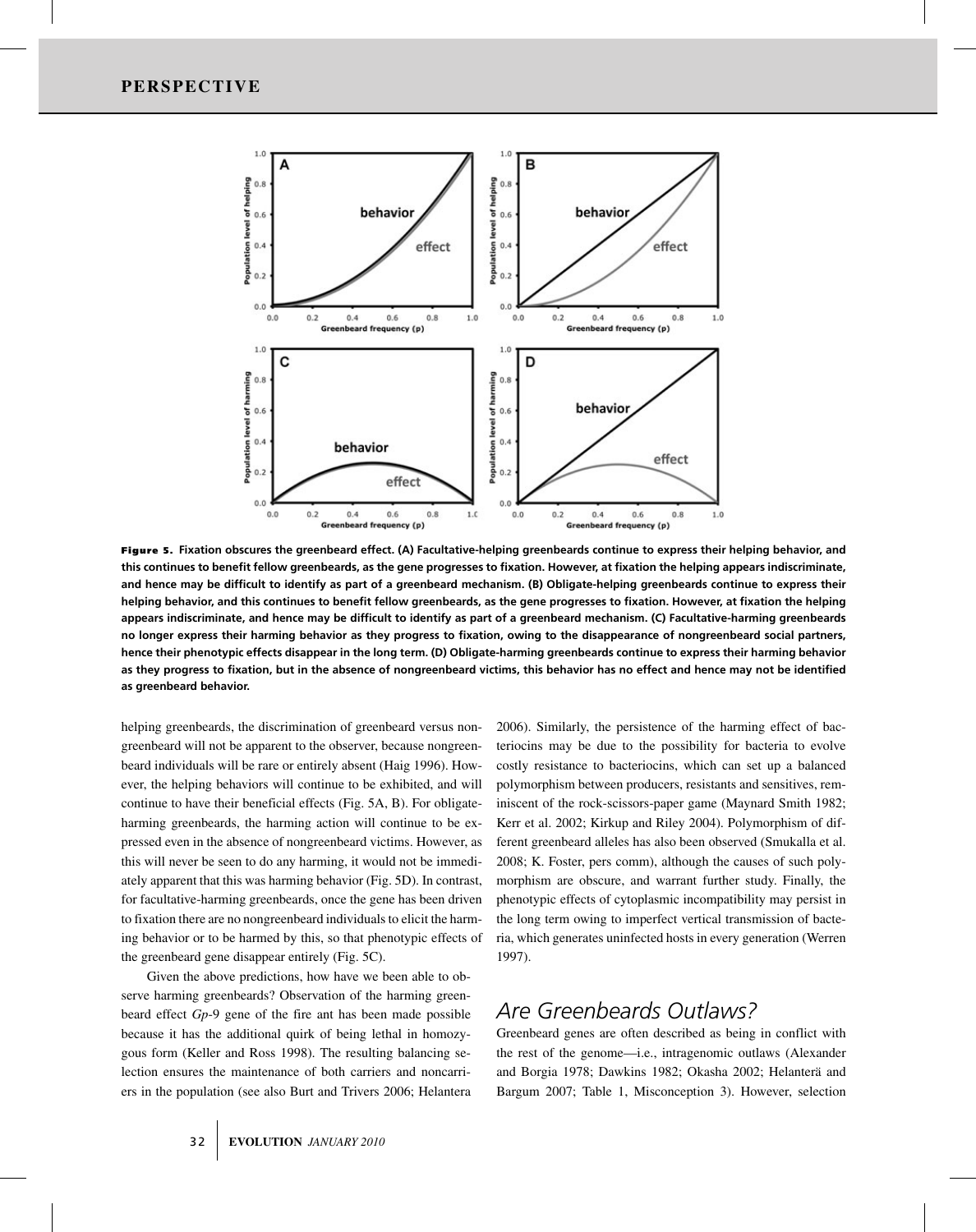operating upon modifier alleles at other loci is in the same direction as that operating upon mutant alleles arising at the greenbeard locus, giving a unity across the genome with regard to the greenbeard effect. (Responses to selection may, of course, be quite different between loci, owing to differences in available genetic variation.) This can be shown using a thought experiment, in which we consider the fate of a modifier gene that suppresses the greenbeard mechanism. In applications of modifier theory, it is standard to begin with a population that is at an evolutionary equilibrium. First, we start by assuming that a greenbeard gene has gone to fixation, and we introduce a modifier gene at some other locus that suppresses both the beard (phenotypic marker) and the behavior of the greenbeard gene. Because the original greenbeard gene is fixed, the modifier locus is the sole determinant of whether the individual expresses the greenbeard phenotype or the nonbeard phenotype. Hence, it effectively becomes the greenbeard locus, and an analysis of selection operating at this locus exactly recovers the results presented in Table 3. In other words, there is no interlocus conflict over the decision to express or suppress the greenbeard mechanism (Ridley and Grafen 1981; Dawkins 1982; Okasha 2002).

Second, we consider a population in which the greenbeard gene has gone to fixation, and we introduce a modifier gene at an unlinked locus that suppresses the greenbeard behavior without suppressing the growth of the beard. This could involve either a decoupling of pleiotropic effects within a single individual or else, in systems in which actor and recipients roles are fulfilled by different classes (such as *Gp*-9 in the fire ant, where the behavior is enacted by workers and the marker is exhibited by prospective queens; Keller and Ross 1998), by suppressing the expression of the gene in the actor class only. This means that the modifier locus is the sole determinant of the greenbeard phenotype, with carriers of the modifier gene expressing a falsebeard and with carriers of the null allele at the modifier locus expressing the usual greenbeard phenotype. Here, the falsebeard is selectively favored at all frequencies (see Appendix for details), hence if it is possible to decouple the beard and behavior effects of greenbeard genes, then modifiers at other loci will be favored to do this (Ridley and Grafen 1981; Hamilton 1987; Okasha 2002; Grafen 2006b; Helantera and ¨ Bargum 2007). However, this selective advantage equally applies to falsebeard alleles arising at the original greenbeard locus, either by mutation or recombination (Lehmann and Keller 2006). In other words, there is no interlocus conflict over the decision to express or suppress the greenbeard's social behavior—selection operates in the same way at all loci involved.

# *Confusing Beards*

Much confusion in the literature on the evolution of cooperation has stemmed from a failure to understand the greenbeard effect. First, the term greenbeard is sometimes used to refer to scenarios where the beard and behavior are not performed by the same gene or closely linked genes (Jansen and van Baalen 2006; Nowak 2006; Table 1, Misconception 4). However, this is simply kin recognition (the armpit effect), and does not satisfy the proper definition of the greenbeard mechanism (Hamilton 1964; Dawkins 1982; Rousset and Roze 2007). This difference is important because greenbeards have different dynamics, are likely to differ in their importance, and because a failure to distinguish mechanisms obscures the relationship between these models and the more general literature on kin recognition (Rousset and Roze 2007). For example, Jansen and van Baalen (2006) suggest that their results "imply that the scope for green beard genes is much wider than often assumed," whereas really they are showing that mutation pressure can solve Crozier's paradox, which is an interesting—but altogether different—problem concerning the tendency for kin recognition mechanisms to erode the diversity of those genetic markers upon which they are dependent (Crozier 1986; Grafen 1990; Rousset and Roze 2007).

Second, some models for cooperation implicitly invoke greenbeard mechanisms, without this having been realized or stated (Eshel and Cavalli-Sforza 1982; Frank 1987; Wilson and Dugatkin 1997; Gintis 2000; Owren and Bachorowski 2001; Avilés 2002; Bowles and Gintis 2004; Seabright 2004; Wilson and Hölldobler 2005; Table 1, Misconception 5). This is usually done in situations in which there is no reason to suspect that the marker and cooperative behavior are encoded by the same gene or closely linked genes, or that falsebeards could not arise, and so the proposed explanation for cooperation would not be evolutionarily stable. This error occurs in several models that have been proposed to explain cooperation in humans, including the idea that individuals who cooperate differ from individuals who cheat in "some observable characteristic" (Frank 1987), such as being more likely to smile and laugh (Owren and Bachorowski 2001; Seabright 2004). Another example from the literature on human cooperation is provided by some (but not all) models of "strong reciprocity" in which cooperation and punishment are assumed to be completely linked traits (Gintis 2000; Bowles and Gintis 2004). Here, cooperation acts as a phenotypic marker indicating that the individual is also a punisher, and hence punishment of noncooperators is favored as a facultative-harming greenbeard trait (Lehmann et al. 2007). Finally, Wilson and Hölldobler (2005) have recently suggested that eusociality in insects evolved as a consequence of individuals with altruistic alleles settling together, irrespective of their genealogical closeness. However, this argument is prone to the usual problems associated with greenbeards, and phylogenetic data support the more standard explanation of indirect benefits through helping genealogical relatives (Boomsma 2007; Helanterä and Bargum 2007; Hughes et al. 2008).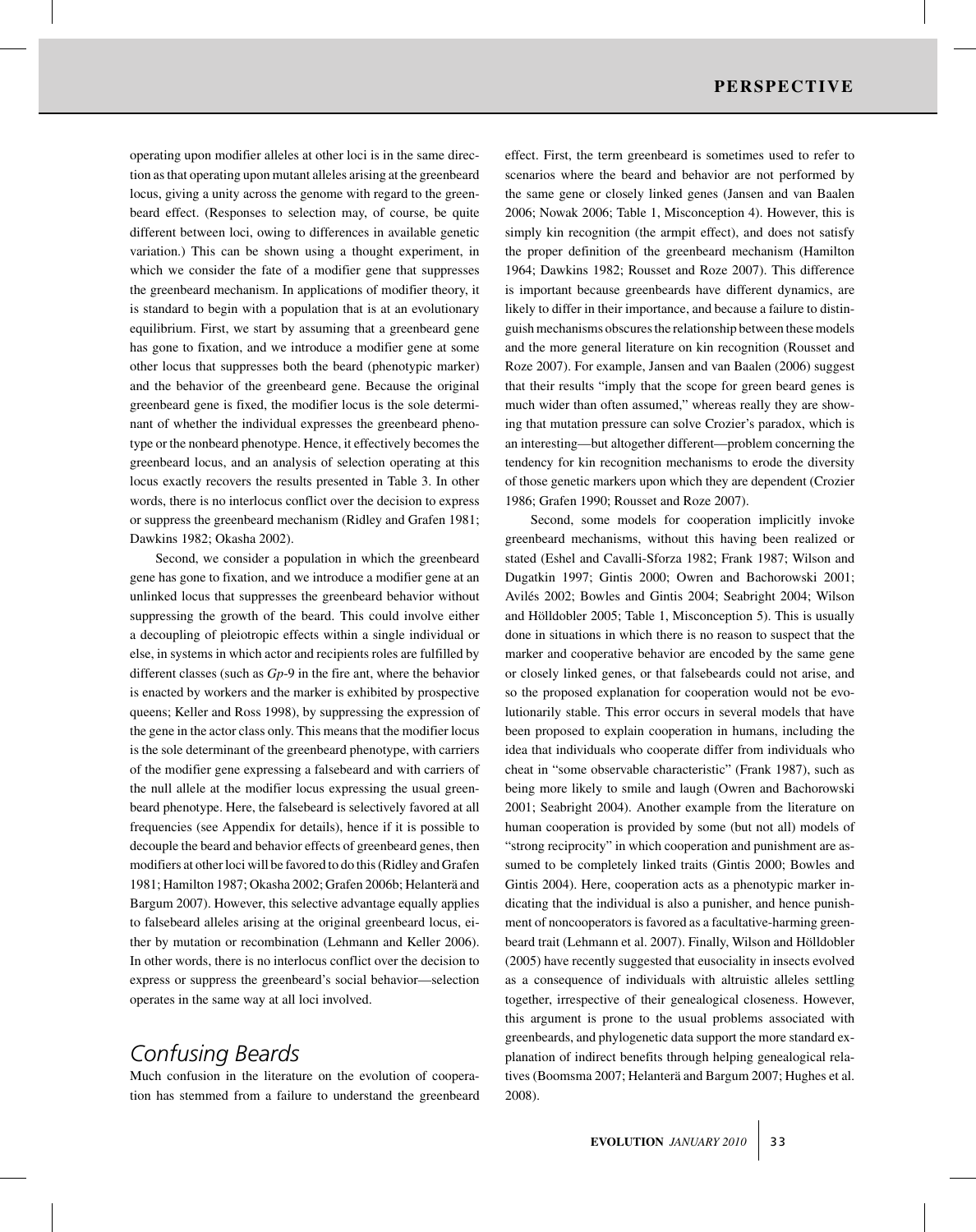# *Conclusions*

To conclude, how common are greenbeards likely to be, and where are we most likely to find them? Greenbeards were initially conceived as a thought experiment to illustrate a technical point about genetic relatedness, and were thought unlikely to occur in the real world (Hamilton 1964; Dawkins 1976; Maynard Smith 1976; Dawkins 1982; Grafen 1984). However, as discussed above, a number of examples have been found in recent years, spanning all four different types of greenbeard (Fig. 2). Furthermore, although theory suggests that greenbeards will be rare, we have also shown that greenbeards would often be hard to find, because frequencydependent selection would usually drive them to fixation (Fig. 4), making their effects difficult to detect (Fig. 5). It is also perhaps no coincidence that most examples of greenbeards come from microorganisms. Here, the relatively simpler link between genotype and phenotype may prevent a decoupling of beard and behavior, and hence prohibit the evolution of falsebeards that display the beard but not the behavior. In addition, it may also be easier to empirically detect greenbeards in microorganisms, where genetic knockouts are routinely used, resolving the difficulty of observing greenbeards once they have reached fixation. Consequently, the recent growth in the study of greenbeards (chloropogonology) may be a byproduct of the growing interest in the social behavior of microbes (West et al. 2006; Foster et al. 2007).

#### ACKNOWLEDGMENTS

We thank H. Aarnes, O. Gilbert, R. Massey, and K. Ross for images, N. Barton, K. Foster, H. Helanterä, and D. Queller for discussion, and the European Research Council and the Royal Society for funding.

#### LITERATURE CITED

- Alexander, R. D., and G. Borgia. 1978. Group selection, altruism, and levels of organization of life. Annu. Rev. Ecol. Evol. Syst. 9:449–474.
- Avilés, L. 2002. Solving the freeloaders paradox: genetic associations and frequency-dependent selection in the evolution of cooperation among nonrelatives. Proc. Natl. Acad. Sci. USA 99:14268–14273.
- Boomsma, J. J. 2007. Kin selection versus sexual selection: why the ends do not meet. Curr. Biol. 17:R673–R683.
- Bowles, S., and H. Gintis. 2004. The evolution of strong reciprocity: cooperation in heterogeneous populations. Theor. Popul. Biol. 65:17–28.
- Burt, A., and R. Trivers. 2006. Genes in conflict: the biology of selfish genetic elements. Harvard Univ. Press, Cambridge, MA.
- Crozier, R. H. 1986. Genetic clonal recognition abilities in marine invertebrates must be maintained by selection for something else. Evolution 40:1100–1101.
- Darwin, C. 1859. On the origin of species by means of natural selection, or, the preservation of favoured races in the struggle for life. John Murray, London, UK.
- Dawkins, R. 1976. The selfish gene. Oxford Univ. Press, Oxford.
- ———. 1982. The extended phenotype. Oxford Univ. Press, Oxford.
- El Mouden, C., and A. Gardner. 2008. Nice natives and mean migrants: the evolution of dispersal-dependant social behaviour in viscous populations. J. Evol. Biol. 21:1480–1491.
- Eshel, I., and L. L. Cavalli-Sforza. 1982. Assortment of encounters and evolution of cooperativeness. Proc. Natl. Acad. Sci. USA 79:1331–1335.
- Fisher, R. A. 1930. The genetical theory of natural selection. Clarendon, Oxford.
- Foster, K. R., K. Parkinson, and C. R. L. Thompson. 2007. What can microbial genetics teach sociobiology? Trends. Genet. 23:73–80.
- Frank, R. H. 1987. If *Homo Economicus* could choose his own utility function, would he want one with a conscience? Am. Econ. Rev. 77:593–604.
- Frank, S. A. 1997. Cytoplasmic incompatability and population structure. J. Theor. Biol. 184:327–330.
- ———. 1998. Foundations of social evolution. Princeton Univ. Press, Princeton, NJ.
- Gardner, A., I. C. W. Hardy, P. D. Taylor, and S. A. West. 2007a. Spiteful soldiers and sex ratio conflict in polyembryonic parasitoid wasps. Am. Nat. 169:519–533.
- Gardner, A., S. A. West, and N. H. Barton. 2007b. The relation between multilocus population genetics and social evolution theory. Am. Nat. 169:207–226.
- Gardner, A., and S. A. West. 2004. Spite and the scale of competition. J. Evol. Biol. 17:1195–1203.
- -. 2006. Demography, altruism, and the benefits of budding. J. Evol. Biol. 19:1707–1716.
- Gintis, H. 2000. Strong reciprocity and human sociality. J. Theor. Biol. 206:169–179.
- Grafen, A. 1984. Natural selection, kin selection and group selection. Pp. 62–84 *in* J. R. Krebs and N. B. Davies, eds. Behavioural ecology: an evolutionary approach. Blackwell Scientific Publications, Oxford, UK.
- ———. 1985. A geometric view of relatedness. Oxford Surv. Evol. Biol. 2:28–89.
- ———. 1990. Do animals really recognise kin? Anim. Behav. 39:42–54.
- ———. 2002. A first formal link between the Price equation and an optimization program. J. Theor. Biol. 217:75–91.
- ———.2006a. A theory of Fisher's reproductive value. J. Math. Biol. 53:15– 60.
- ———. 2006b. Optimisation of inclusive fitness. J. Theor. Biol. 238:541–563.
- Haig, D. 1996. Gestational drive and the green-bearded placenta. Proc. Natl. Acad. Sci. USA 93:6547–6551.
- Hamilton, W. D. 1964. The genetical evolution of social behaviour, I & II. J. Theor. Biol. 7:1–52.
- ———. 1970. Selfish and spiteful behaviour in an evolutionary model. Nature 228:1218–1220.
- ———. 1971. Selection of selfish and altruistic behaviour in some extreme models. Pp. 57–91 *in* J. F. Eisenberg, and W. S. Dillon, eds. Man and beast: comparative social behavior. Smithsonian Press, Washington, DC.
- -. 1975. Innate social aptitudes of man: an approach from evolutionary genetics. Pp. 133–155 *in* R. Fox, ed. Biosocial anthropology. Wiley, New York.
- ———. 1987. Discriminating nepotism: expectable, common, overlooked. Pp. 417–437 *in* D. J. C. Fletcher and C. D. Michener, eds. Kin recognition in animals. Wiley, New York.
- ———. 1996. Narrow roads of gene land: I evolution of social behaviour. W.H. Freeman, Oxford.
- Helantera, H. 2006. The unity that does not exist—a review of A. Burt & R. Trivers 2006: genes in conflict. J. Evol. Biol. 19:2067–2070.
- Helanterä, H., and K. Bargum. 2007. Pedigree relatedness, not greenbeard genes, explains eusociality. Oikos 116:217–220.
- Hughes, W. O. H., B. P. Oldroyd, M. Beekman, and F. L. W. Ratnieks. 2008. Ancestral monogamy shows kin seelction is the key to the evolution of eusociality. Science 320:1213–1216.
- Hunter, M. S., S. J. Perlman, and S. E. Kelly. 2003. A bacterial symbiont in the *Bacteroides* induces cytoplasmic incompatability in the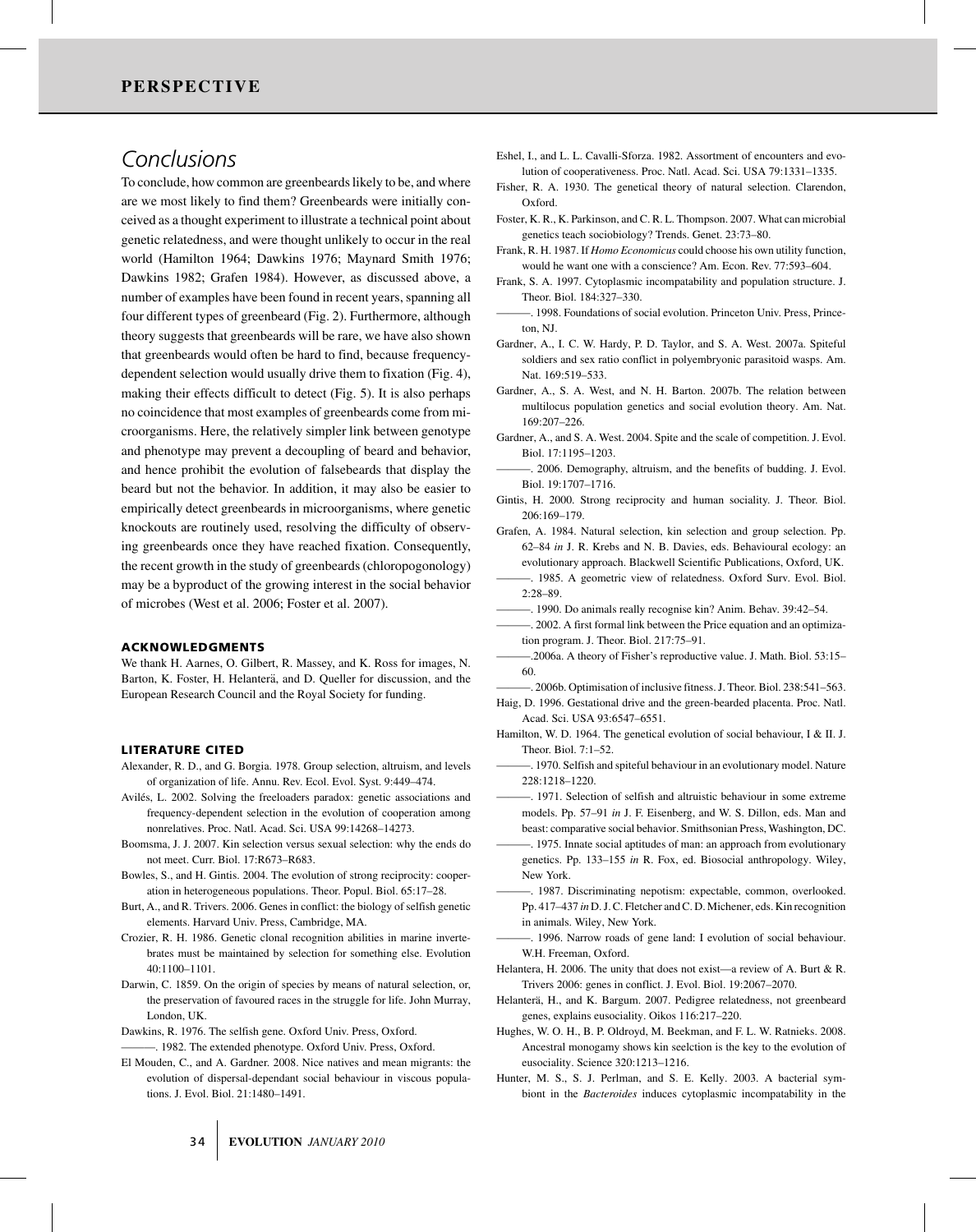parasitoid wasp *Encarsia pergandiella*. Proc. R. Soc. Lond. B 270:2185– 2190.

- Jansen, V. A. A., and M. van Baalen. 2006. Altruism through beard chromodynamics. Nature 440:663–666.
- Keller, L., and K. G. Ross. 1998. Selfish genes: a green beard in the red fire ant. Nature 394:573–575.
- Kerr, B., M. A. Riley, M. W. Feldman, and J. M. Bohannan. 2002. Local dispersal promotes biodiversity in a real-life game of rock-paper-scissors. Nature 418:171–174.
- Kirkup, B. C., and M. A. Riley. 2004. Antibiotic-mediated antagonism leads to a bacterial game of rock-paper-scissors in vivo. Nature 428:412– 414.
- Lehmann, L., and L. Keller. 2006. The evolution of cooperation and altruism. A general framework and classification of models. J. Evol. Biol. 19:1365–1378.
- Lehmann, L., K. Bargum, and M. Reuter. 2006. An evolutionary analysis of the relationship between spite and altruism. J. Evol. Biol. 19:1507–1516.
- Lehmann, L., F. Rousset, D. Roze, and L. Keller. 2007. Strong-reciprocity or strong-ferocity? A population genetic view of the evolution of altruistic punishment. Am. Nat. 170:21–36.
- Lehmann, L., M. W. Feldman, and F. Rousset. 2009. On the evolution of harming and recognition in finite panmictic and infinite structured populations. Evolution. doi: 10.1111/j.1558-5646.2009.00778.x *In press*.
- Mateo, J. M., and Johnston, R. E. 2000. Kin recognition and the 'armpit effect': evidence of self-referent phenotype matching. Proc. R. Soc. Lond. B 267:695–700.
- Maynard Smith, J. 1964. Group selection and kin selection. Nature 201:1145– 1147.
- ———. 1976. Group selection. Q. Rev. Biol. 51:277–283.
- ———. 1982. Evolution and the theory of games. Cambridge Univ. Press, Cambridge.
- Maynard Smith, J., and E. Szathmary. 1995. The major transitions in evolution. W.H. Freeman, Oxford.
- Nowak, M. A. 2006. Five rules for the evolution of cooperation. Science 314:1560–1563.
- Okasha, S. 2002. Genetic relatedness and the evolution of altruism. Phil. Sci. 69:138–149.
- Owren, M. J., and J.-A. Bachorowski. 2001. The evolution of emotional expression: a "selfish-gene" account of smiling and laughter in early hominids and humans. Pp. 152–191 *in* T. J. Mayne and G. A. Bonanno, eds. Emotions: current issues and future directions. The Guilford Press, New York.
- Pepper, J. W., and B. Smuts. 2002. A mechanism for the evolution of altruism among nonkin: positive assortment through environmental feedback. Am. Nat. 160:205–213.
- Queller, D. C. 1984. Kin selection and frequency dependence: a game theoretic approach. Biol. J. Linn. Soc. 23:133–143.
- ———. 1985. Kinship, reciprocity and synergism in the evolution of social behaviour. Nature 318:366–367.
- Queller, D. C., E. Ponte, S. Bozzaro, and J. E. Strassmann. 2003. Singlegene greenbeard effects in the social amoeba *Dictostelium discoideum*. Science 299:105–106.
- Ridley, M., and A. Grafen. 1981. Are green beard genes outlaws? Anim. Behav. 29:954–955.
- Riley, M. A., and J. E. Wertz. 2002. Bacteriocins: evolution, ecology and application. A. Rev. Microbiol. 56:117–137.
- Riley, M. A., C. M. Goldstone, J. E. Wertz, and D. Gordon. 2003. A phylogenetic approach to assessing the targets of microbial warfare. J. Evol. Biol. 16:690–697.
- Ross, K. G., and L. Keller. 2002. Experimental conversion of colony social

organization by manipulation of worker genotype composition in fire ants (*Solenopsis invicta*). Behav. Ecol. Sociobiol. 51:287–295.

- Rousset, F., and D. Roze. 2007. Constraints on the origin and maintenance of genetic kin recognition. Evolution 61:2320–2330.
- Seabright, P. 2004. The company of strangers: a natural history of economic life. Princeton Univ. Press, Princeton, NJ.
- Sinervo, B., and J. Clobert. 2003. Morphs, dispersal behavior, genetic similarity, and the evolution of cooperation. Science 300:1949–1951.
- Smukalla, S., M. Caldara, N. Pochet, A. Beauvais, S. Guadagnini, C. Yan, M. D. Vinces, A. Jansen, M. Christine Prevost, J. Latge, et al. 2008. FLO1 is a variable greenbeard gene that drives biofilm-like cooperation in budding yeast. Cell 135:727–737.
- Summers, K., and B. J. Crespi. 2005. Cadherins in maternal-foetal interactions: red queen with a green beard? Proc. R. Soc. Lond. B 272:643– 649.
- Taylor, P. D. 1992. Altruism in viscous populations—an inclusive fitness model. Evol. Ecol. 6:352–356.
- Turelli, M., and A. A. Hoffman. 1991. Rapid spread of an inherited incompatability factor in California *Drosophila*. Nature 353:440–442.
- Werren, J. H. 1997. Biology of Wolbachia. Annu. Rev. Entomol. 42:587– 609.
- West, S. A., A. S. Griffin, A. Gardner, and S. P. Diggle. 2006. Social evolution theory for microbes. Nat. Rev. Microbiol. 4:597–607.
- West, S. A., A. S. Griffin, and A. Gardner. 2007a. Evolutionary explanations for cooperation. Curr. Biol. 17:R661–R672.
- ———. 2007b. Social semantics: altruism, cooperation, mutualism, strong reciprocity and group selection. J. Evol. Biol. 20:415–432.
- White, C. E., and S. C. Winans. 2007. Cell-cell communication in the plant pathogen *Agrobacterium tumefaciens*. Phil. Trans. R. Soc. Lond. B 362:1135–1148.
- Wilson, D. S., and L. A. Dugatkin. 1997. Group selection and assortative interactions. Am. Nat. 149:336–351.
- Wilson, E. O., and B. Hölldobler. 2005. Eusociality: origin and consequences. Proc. Natl. Acad. Sci. USA 102:13367–13371.
- Wright, S. 1931. Evolution in Mendelian populations. Genetics 16:97–159.

#### Associate Editor: M. Rausher

# *Appendix*

#### GREENBEARD DYNAMICS IN AN UNSTRUCTURED POPULATION

In the main text, we took an inclusive fitness approach to calculate conditions for when each type of greenbeard is expected to be favored by natural selection. Here, we recover these conditions using a more formal population genetics approach. We assume haploidy for simplicity, and divide the population into two types of individual: those carrying the greenbeard gene (G) and those who do not (N). The frequency of the two types are  $p$  and  $1$ *p*, respectively. We assume that all individuals pair at random to engage in social interactions, with a fecundity payoff  $P_{XY}$ accruing to an individual of type  $X \in (G, N)$  when interacting with an individual of type  $Y \in (G,N)$ . Each individual's fecundity  $F_{XY}$ is then given by a baseline unit, plus the payoff  $P_{XY}$  from their social interaction. Darwinian fitness is assumed to be proportional to the individual's fecundity.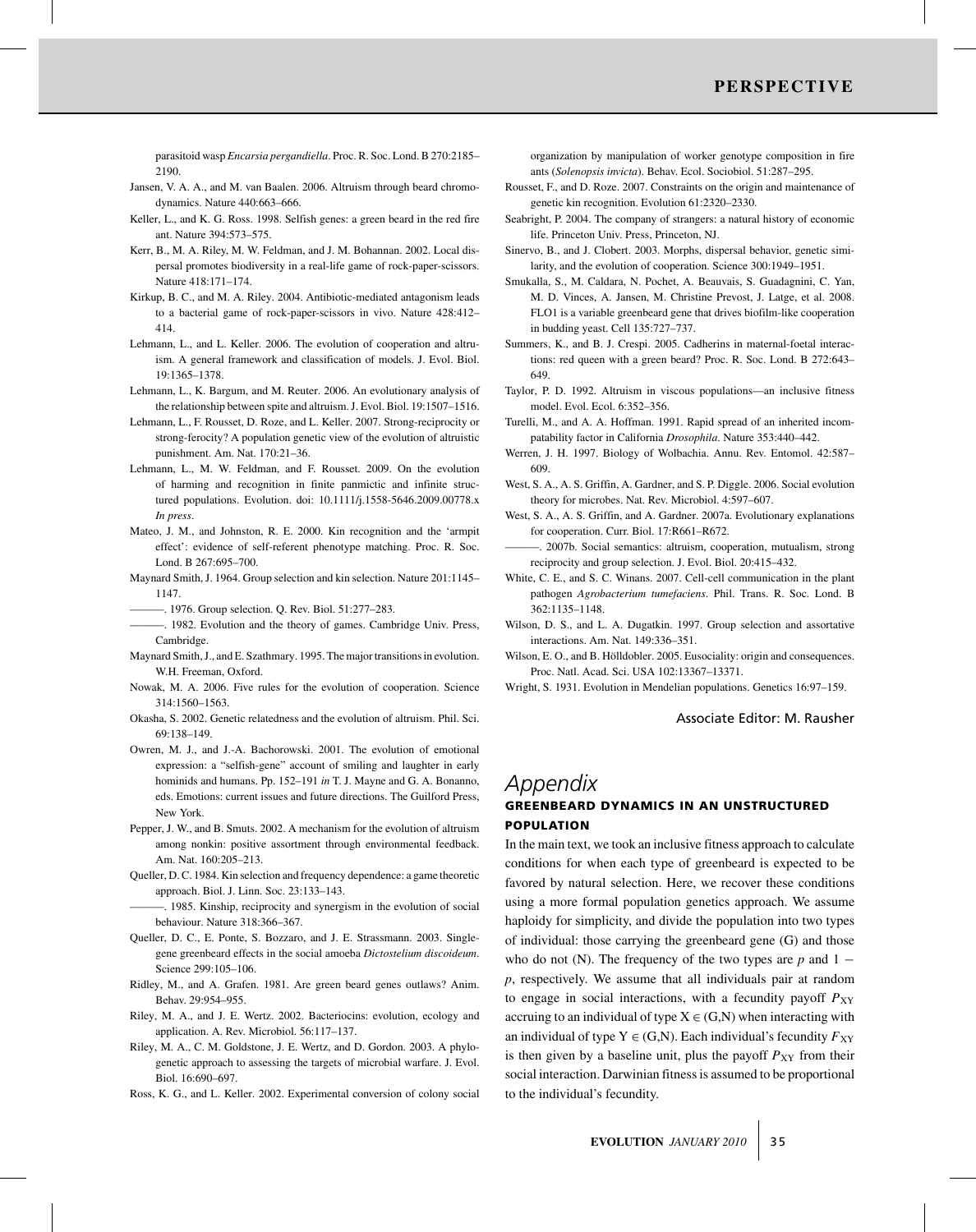The average fitness of greenbeard individuals is therefore given by

$$
w_G = 1 + pP_{GG} + (1 - p)P_{GN},
$$
 (A1)

and the average fitness of nongreenbeard individuals is given by

$$
w_N = 1 + p P_{NG} + (1 - p) P_{NN}.
$$
 (A2)

The condition for the greenbeard to be selectively favored is  $w_G > w_N$ , or

$$
p > \frac{P_{\rm NN} - P_{\rm GN}}{(P_{\rm GG} - P_{\rm NG}) + (P_{\rm NN} - P_{\rm GN})},
$$
 (A3)

where we assume that greenbeard individuals receive a greater payoff than nongreenbeards in encounters with greenbeard individuals ( $P_{GG} > P_{NG}$ ), and that nongreenbeard individuals receive a greater (or equal) payoff than greenbeards in encounters with nongreenbeard individuals ( $P_{NN} \geq P_{GN}$ ). This condition, given by Hamilton (1971), reveals the potential for greenbeards to experience frequency-dependent selection.

We now make explicit the helping and/or harming behavior and its fecundity impact on actor and recipient. We consider a generic greenbeard in which carriers help other greenbeard individuals, giving them a fecundity benefit *b* whilst incurring a personal fecundity cost *c*, and they harm nongreenbeard individuals, inflicting a fecundity cost *d* whilst incurring a personal fecundity cost *a*. We also denote the behavioral flexibility of individuals by *f* , and this takes values 0 or 1 for obligate or facultative greenbeards, respectively. Thus, the fecundity payoff for each type of interaction is given by:  $P_{GG} = b - c - (1 - f)a$ ,  $P_{GN} = -a (1 - f)c$ ,  $P_{\text{NG}} = -d$  and  $P_{\text{NN}} = 0$ . Substituting these terms into condition (A3), we find that the generic greenbeard has a selective advantage if

$$
p > \frac{a + (1 - f)c}{f (a - c) + b + d},
$$
 (A4)

where we assume  $b > c$  and  $d > a$ . This condition can be used to determine when each of the four basic types of greenbeard facultative helping ( $a = d = 0, f = 1$ ), obligate helping ( $a = d = 1$  $0, f = 0$ , facultative harming ( $b = c = 0, f = 1$ ), and obligate harming  $(b = c = 0, f = 0)$ —are selectively favored (conditions given in Table 2).

#### *Greenbeard Invasion in a Structured Population* INTERACTIONS AMONG JUVENILES

Here, we derive invasion conditions for greenbeards in purely viscous populations, arriving at the results summarized in Table S1. We assume an infinite island population (Wright 1931) with *n* individuals per patch. We assume that each individual produces a large number  $K$  of offspring, and that social interaction between juveniles within the patch determines the survival of juveniles to the dispersal phase of the lifecycle (below, we consider an alternative model in which social interaction between parents impacts upon fecundity, deriving the results presented in Table 3). Those juveniles surviving to the dispersal phase each have a probability *m* of independently dispersing to a random patch in the population, whereas the remainder 1 − *m* stay on the natal patch. After dispersal, *n* juveniles are chosen at random to mature to adulthood and the rest are destroyed, i.e., density-dependent regulation operates after the dispersal event (hard selection) to return the patch to size *n*.

We assume the same payoffs as in the unstructured population model (above), but now we assume that each individual engages in a large number of pairings, spending an equal proportion of time interacting with each of the individuals on its patch, and that the payoff from each interaction is vanishingly small relative to the baseline, i.e.  $P_{XY} \ll 1$ . If *I* is the set of greenbeard individuals in the population, each assigned a unique index  $i \in I$ , then we can write the fecundity of the *i*th greenbeard individual as

$$
F_i = 1 + p_i P_{GG} + (1 - p_i) P_{GN},
$$
 (A5)

where  $p_i$  is the local frequency of greenbeards on this individual's patch (including itself ). Similarly, the average fecundity of all the individuals on the *i*th individual's patch is

$$
\bar{F}_i = p_i F_i + (1 - p_i) F'_i, \tag{A6}
$$

where  $F_i$  is the fecundity of each nongreenbeard individual in the patch, i.e.,:

$$
F'_{i} = 1 + p_{i} P_{\text{NG}} + (1 - p_{i}) P_{\text{NN}}.
$$
 (A7)

Owing to the rarity of the greenbeard gene, the average fecundity of all individuals in the population is  $\bar{F} = 1 + P_{NN}$ . The expected number of surviving offspring due to the focal greenbeard individual is therefore

$$
w_i = m \frac{F_i}{\bar{F}} + (1 - m) \frac{F_i}{(1 - m) \bar{F}_i + m \bar{F}}.
$$
 (A8)

Hence, averaging over all greenbeard individuals in the population, and neglecting higher-order terms of  $P_{XY}$ , the overall growth of the greenbeard gene in the population is given by

$$
w_{\rm G} = 1 + \mathbf{E}_{I} (p_{i}) P_{\rm GG} + (1 - \mathbf{E}_{I} (p_{i})) P_{\rm GN} - (1 - m)^{2} (\mathbf{E}_{I} (p_{i}^{2}) P_{\rm GG} + (\mathbf{E}_{I} (p_{i}) - \mathbf{E}_{I} (p_{i}^{2})) (P_{\rm GN} + P_{\rm NG}) + (1 - 2\mathbf{E}_{I} (p_{i}) + \mathbf{E}_{I} (p_{i}^{2})) P_{\rm NN}) - (1 - (1 - m)^{2}) P_{\rm NN},
$$
 (A9)

where  $E_I$  denotes an expectation taken over the set of all greenbeard individuals. Note that, because greenbeards are present at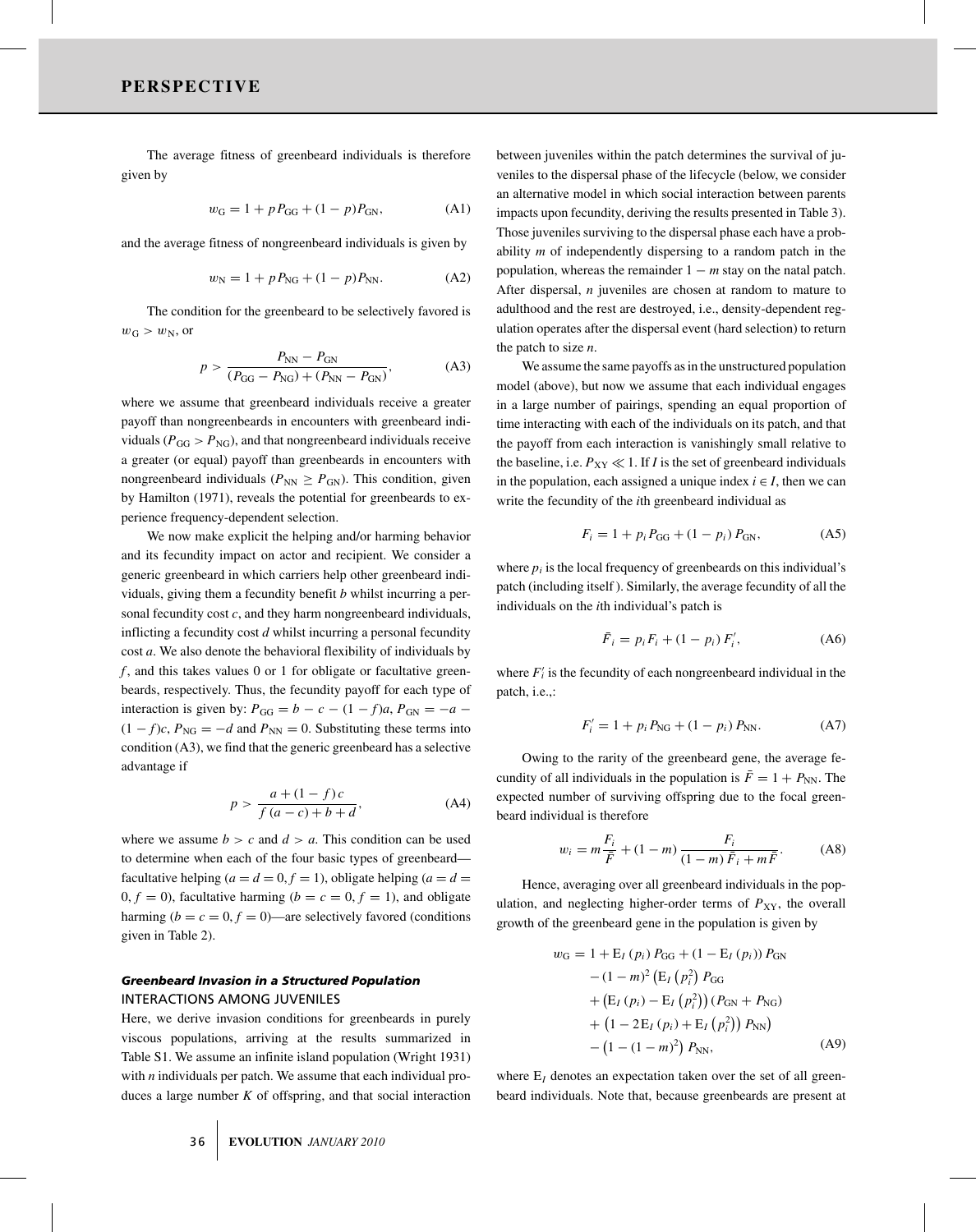vanishingly low frequency in the population as a whole, then  $E_I(p_i) = r_P$  i.e., the coefficient of relatedness between randomly chosen offspring on a patch (Gardner and West 2006). Making this substitution, and defining  $E_I(p_i^2) = s_P$  (a clustering coefficient), we find that the greenbeard gene will invade the viscous population when  $w_G > 1$ , or

$$
r_{P}P_{GG} + (1 - r_{P})P_{GN} - (1 - m)^{2}(s_{P}P_{GG} + (r_{P} - s_{P})(P_{GN} + P_{NG})
$$

$$
+ (1 - 2r_{P} + s_{P})P_{NN}) - (1 - (1 - m)^{2})P_{NN} > 0.
$$
(A10)

Substituting in the fecundity effects defined in the unstructured population model (above), and rearranging, we obtain the invasion conditions given in Table A1 column 2. The relatedness and clustering coefficients can be expressed as functions of model parameters *m* and *n*, calculated below.

#### INTERACTIONS AMONG ADULTS

Above, we considered that social interaction occurs among the numerous juveniles produced in each patch, and that the social effects impacted upon juvenile survival. We now assume that social interaction occurs among the *n* adults, and that the social effects impact upon their fecundity. This recovers the results summarized in Table 3. We follow the same procedure as before. First, we denote the set of all greenbeard individuals in the population as *I*, and assign each greenbeard individual a unique index  $i \in I$ . As before, the overall frequency of greenbeards on a focal greenbeard individual's patch is  $p_i = (1/n) + ((n - 1)/n)q_i$ , where  $q_i$  is the proportion of his patch mates that are also greenbeards. Rearranging we have  $q_i = (np_i - 1)/(n - 1)$ , and hence the fecundity of the focal greenbeard individual is

$$
F_i = 1 + \frac{np_i - 1}{n - 1} P_{GG} + \left( 1 - \frac{np_i - 1}{n - 1} \right) P_{GN}.
$$
 (A11)

Turning now to a nongreenbeard patch mate (if any exist) of the focal greenbeard individual, the proportion of his patch mates that carry the greenbeard gene is  $q_i'$  which satisfies  $p_i = (n -$ 1)*/n*) $q'_i$  and so  $q'_i = np_i/(n-1)$ . This nongreenbeard individual therefore has fecundity

$$
F_i' = 1 + \frac{np_i}{n-1} P_{\text{NG}} + \left(1 - \frac{np_i}{n-1}\right) P_{\text{NN}}, \quad (A12)
$$

and the average fecundity on the focal greenbeard individual's patch is

$$
\bar{F}_i = p_i F_i + (1 - p_i) F'_i.
$$
 (A13)

Again, owing to the rarity of the greenbeard gene, the average fecundity of all individuals in the population is  $\bar{F} = 1 + P_{NN}$ . The expected number of surviving offspring due to the focal greenbeard individual is therefore

$$
w_i = m \frac{F_i}{\bar{F}} + (1 - m) \frac{F_i}{(1 - m)\bar{F}_i + m\bar{F}}.
$$
 (A14)

Table A1. Invasion conditions for viscous populations (interac**tions among juveniles model). We assume the simplest model of population structure – Wright's (1931) infinite 'island' model, in which the population is subdivided into patches of** *n* **individuals, between which there is migration at rate** *m* **per individual per generation (and hence an average of** *M***=***mn* **migrants per patch per generation) – and that social behaviour among juveniles within patches mediates their survival to reproductive maturity. Column 2 lists exact invasion conditions for each type of greenbeard, calculated in the limit of weak selection. These depend on the within-patch relatedness coefficient,**  $r_{\rm P}$ =1/(n–(n–1)(1–m)<sup>2</sup>), and clustering coefficient,  $s_{\rm P}$ =(n+2(n–1)  $(1-m)^2$ )/((n–(n–1)(1–m)<sup>2</sup>)(n<sup>2</sup>–(n–1)(n–2)(1–m)<sup>3</sup>)). Column 3 **expresses these invasion conditions in the limit of large patch size and low migration rate (i.e.,** *n***-1,** *m***1, and** *M* **on the order of 1).**

| Greenbeard              | Invasion condition                                                                |                                   |  |
|-------------------------|-----------------------------------------------------------------------------------|-----------------------------------|--|
| type                    | Exact                                                                             | Approximation                     |  |
| Helping,<br>facultative | $\frac{b}{-} > 1$                                                                 | $\frac{b}{-} > 1$                 |  |
| Helping,<br>obligate    | $\frac{b}{c} > \frac{1 - (1 - m)^2 r_{\rm P}}{r_{\rm P} - (1 - m)^2 s_{\rm P}}$   | $b^{2}$ ->2+2 <i>M</i>            |  |
| Harming,<br>facultative | $\frac{d}{a} > \frac{1-r_{\rm P}}{(1-m)^2(r_{\rm P}-s_{\rm P})} - 1$              | $\frac{d}{2} > 1 + 2M$<br>a       |  |
| Harming,<br>obligate    | $\frac{d}{a} > \frac{1 - (1 - m)^2 r_{\rm P}}{(1 - m)^2 (r_{\rm P} - s_{\rm P})}$ | $\frac{d}{2}$ > 2+2 <i>M</i><br>a |  |

Substituting equations (A11)–(A13) into equation (A14), applying a Taylor expansion, neglecting higher-order terms of  $P_{XY}$ , and averaging over the set*I* of all greenbeard individuals as before, we obtain

$$
w_{\rm G} = 1 + \frac{nr_{\rm P} - 1}{n - 1} (P_{\rm GG} - P_{\rm GN}) + P_{\rm GN}
$$
  
 
$$
- (1 - m)^2 \left( \frac{n s_{\rm P} - r_{\rm P}}{n - 1} (P_{\rm GG} - P_{\rm GN}) + r_{\rm P} P_{\rm GN} + \frac{n}{n - 1} (r_{\rm P} - s_{\rm P}) (P_{\rm NG} - P_{\rm NN}) + (1 - r_{\rm P}) P_{\rm NN} \right)
$$
  
 
$$
- (1 - (1 - m)^2) P_{\rm NN}. \tag{A15}
$$

Substituting in the fecundity effects defined in the unstructured population model (above), and rearranging, we recover the invasion conditions given in Table 3 column 2. The relatedness and clustering coefficients are defined in the usual way, and can be expressed as functions of model parameters *m* and *n*, calculated below.